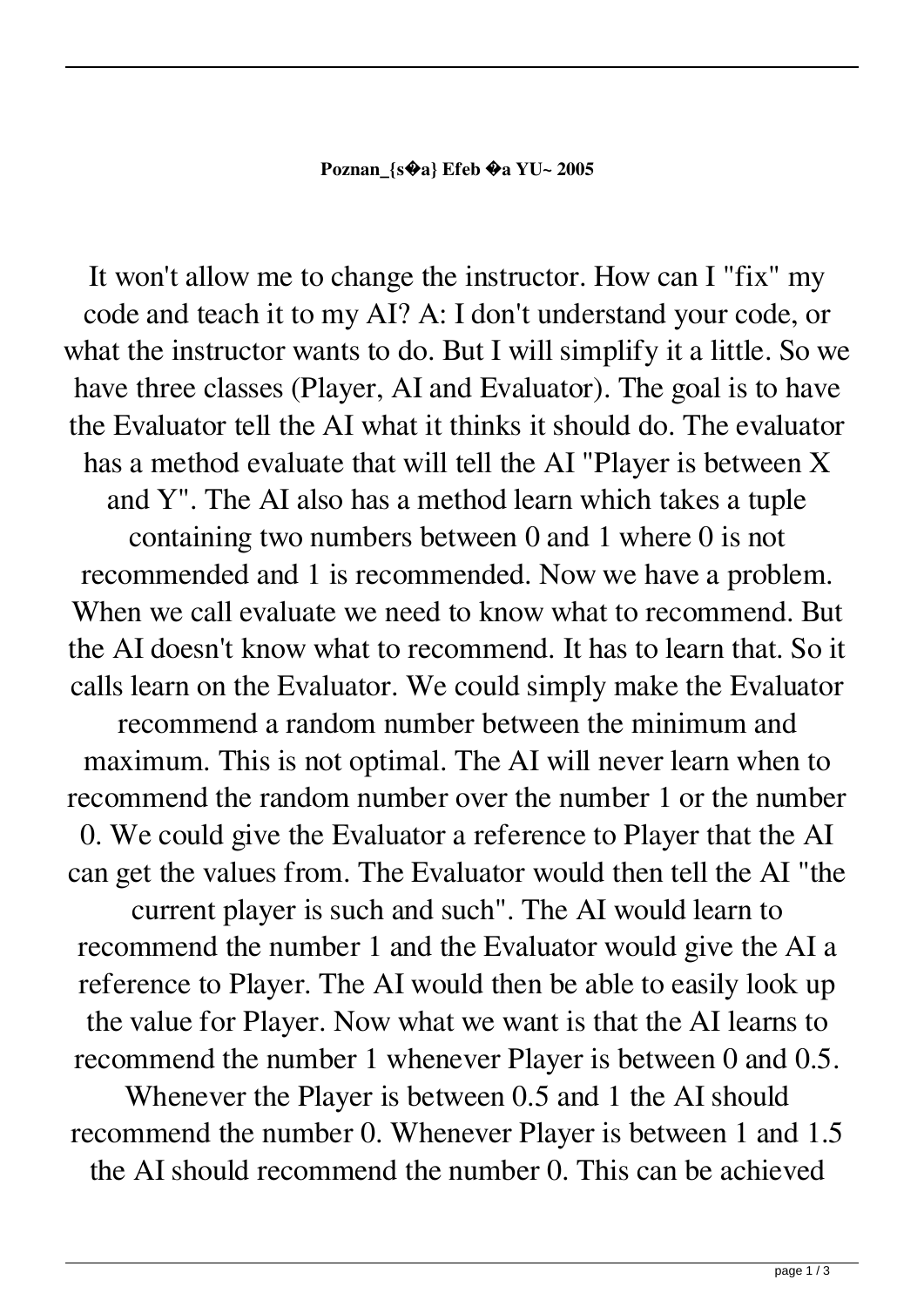easily. The AI can just learn to recommend the number 1 if Player is between 0 and 0.5 and the number 0 if Player is between 0.5 and 1.5. This code should work: class Player(object): def  $_1$ init (self, value): self.value = value def evaluate(self, evaluator): return evaluator.evaluate(self.value) class Evaluator(object):  $def\_init_(self): self.min =$ 

## [Download](https://tlniurl.com/2l0fla)